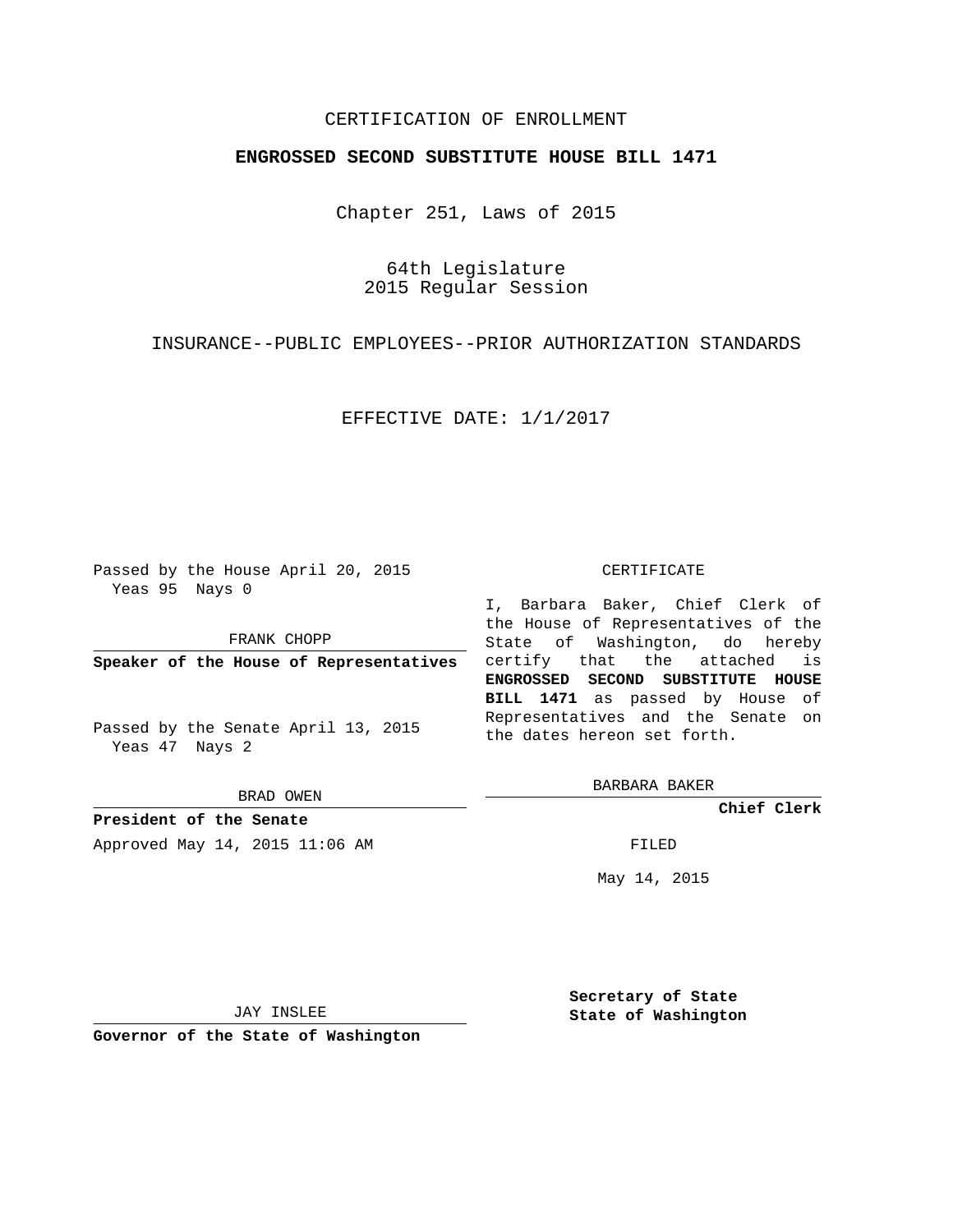### **ENGROSSED SECOND SUBSTITUTE HOUSE BILL 1471**

AS AMENDED BY THE SENATE

Passed Legislature - 2015 Regular Session

# **State of Washington 64th Legislature 2015 Regular Session**

**By** House Appropriations (originally sponsored by Representatives Cody, Schmick, Harris, Van De Wege, DeBolt, Hurst, Kretz, Moeller, Jinkins, and Tharinger)

READ FIRST TIME 02/27/15.

 AN ACT Relating to mitigating barriers to patient access to care resulting from health insurance contracting practices; adding a new section to chapter 41.05 RCW; adding a new section to chapter 48.43 4 RCW; and providing an effective date.

BE IT ENACTED BY THE LEGISLATURE OF THE STATE OF WASHINGTON:

 NEW SECTION. **Sec. 1.** A new section is added to chapter 41.05 7 RCW to read as follows:

 (1) A health plan offered to public employees and their covered dependents under this chapter that imposes different prior authorization standards and criteria for a covered service among tiers of contracting providers of the same licensed profession in the same health plan shall inform an enrollee which tier an individual provider or group of providers is in by posting the information on its web site in a manner accessible to both enrollees and providers.

 (2) The health plan may not require prior authorization for an evaluation and management visit or an initial treatment visit with a contracting provider in a new episode of chiropractic, physical therapy, occupational therapy, East Asian medicine, massage therapy, or speech and hearing therapies. Notwithstanding RCW 48.43.515(5) this section may not be interpreted to limit the ability of a health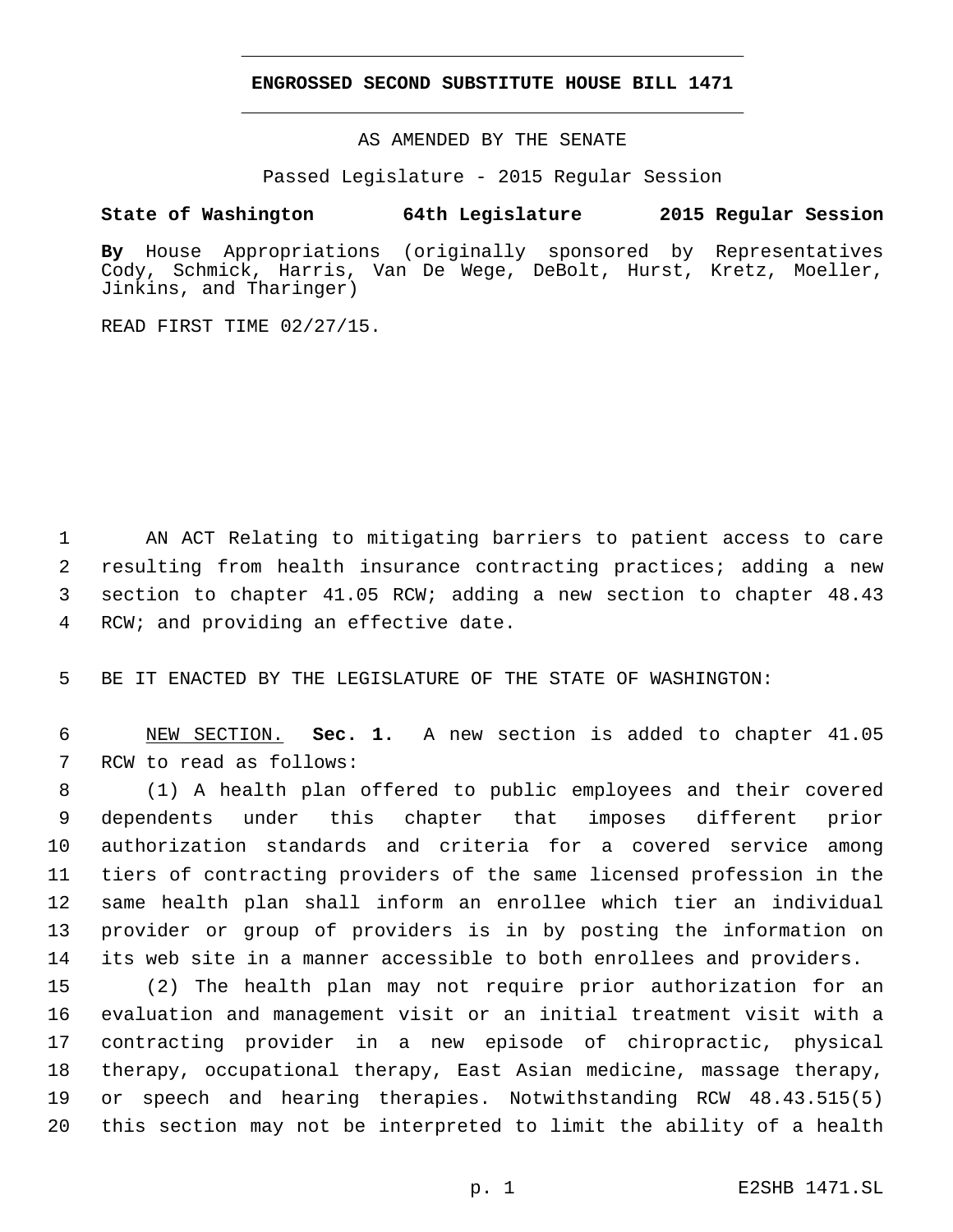plan to require a referral or prescription for the therapies listed 2 in this section.

 (3) The health care authority shall post on its web site and provide upon the request of a covered person or contracting provider any prior authorization standards, criteria, or information the 6 health plan uses for medical necessity decisions.

 (4) A health care provider with whom the administrator of the health plan consults regarding a decision to deny, limit, or terminate a person's covered health care services must hold a license, certification, or registration, in good standing and must be in the same or related health field as the health care provider being reviewed or of a specialty whose practice entails the same or similar 13 covered health care service.

 (5) The health plan may not require a provider to provide a discount from usual and customary rates for health care services not covered under the health plan, policy, or other agreement, to which 17 the provider is a party.

18 (6) For purposes of this section:

 (a) "New episode of care" means treatment for a new or recurrent condition for which the enrollee has not been treated by the provider within the previous ninety days and is not currently undergoing any 22 active treatment.

 (b) "Contracting provider" does not include providers employed within an integrated delivery system operated by a carrier licensed 25 under chapter 48.44 or 48.46 RCW.

 NEW SECTION. **Sec. 2.** A new section is added to chapter 48.43 27 RCW to read as follows:

 (1) A health carrier that imposes different prior authorization standards and criteria for a covered service among tiers of contracting providers of the same licensed profession in the same health plan shall inform an enrollee which tier an individual provider or group of providers is in by posting the information on its web site in a manner accessible to both enrollees and providers.

 (2) A health carrier may not require prior authorization for an evaluation and management visit or an initial treatment visit with a contracting provider in a new episode of chiropractic, physical therapy, occupational therapy, East Asian medicine, massage therapy, or speech and hearing therapies. Notwithstanding RCW 48.43.515(5) this section may not be interpreted to limit the ability of a health